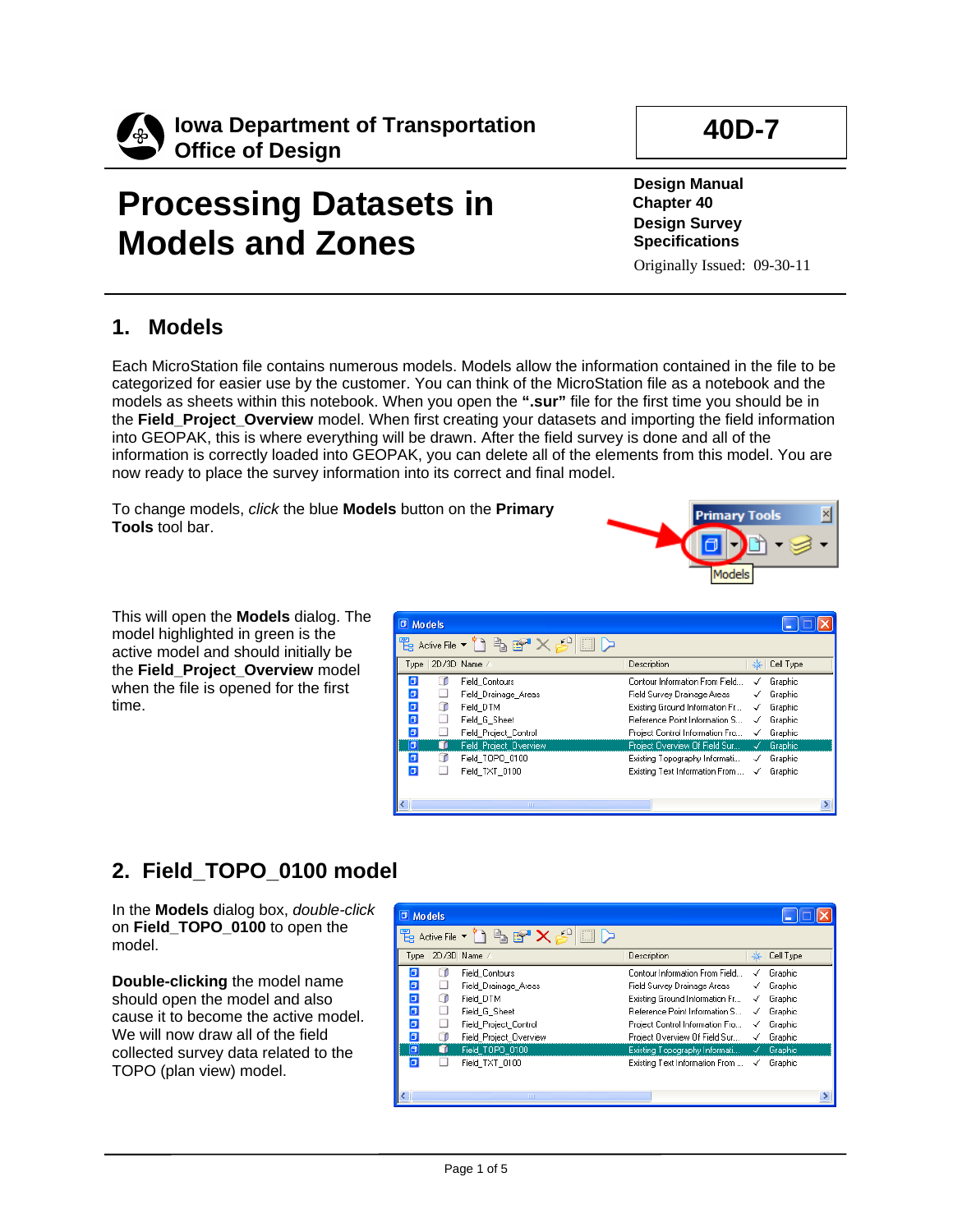Activate GEOPAK

同

#### **3. Geopak Survey menu**

Start GEOPAK from the MicroStation menu by selecting **Applications > GEOPAK > Activate GEOPAK**, as shown at the right.

 $\frac{1}{\sqrt{2}}$  v Default

After GEOPAK has been activated, access the GEOPAK **Survey** menu from the MicroStation menu by selecting **Applications > GEOPAK > SURVEY > Survey**, as shown at the right.

The **Survey** menu should display, as shown below.

### **4. Visualization**

A) From the **Survey** menu tool bar, *select* **Tool Boxes > Visualization,** as shown at the right.

> The **Visualization** tool will open, as shown below.

B) On the **Visualization** tool bar *click* the **Visualize** tool.

This will open the **Visualize** dialog box, as shown below.

### **5. Set Search**

*Click* the **Set Search** button on the **Visualize** dialog.

This will open the **Set Search** dialog box, as shown below.



Visualize



M W:\Highway\Design\AutomationSection\Test\DLO\9702904004\Design\97029186.dsn [2D - V8 DGN] - Mi File Edit Element Settings Tools Utilities Workspace Applications Window BidItems Help Axiom

> 盂  $\sqrt{a}$

 $\overline{\phantom{a}}$  2  $\overline{\phantom{a}}$ 

⋥

**GEOPAK** 

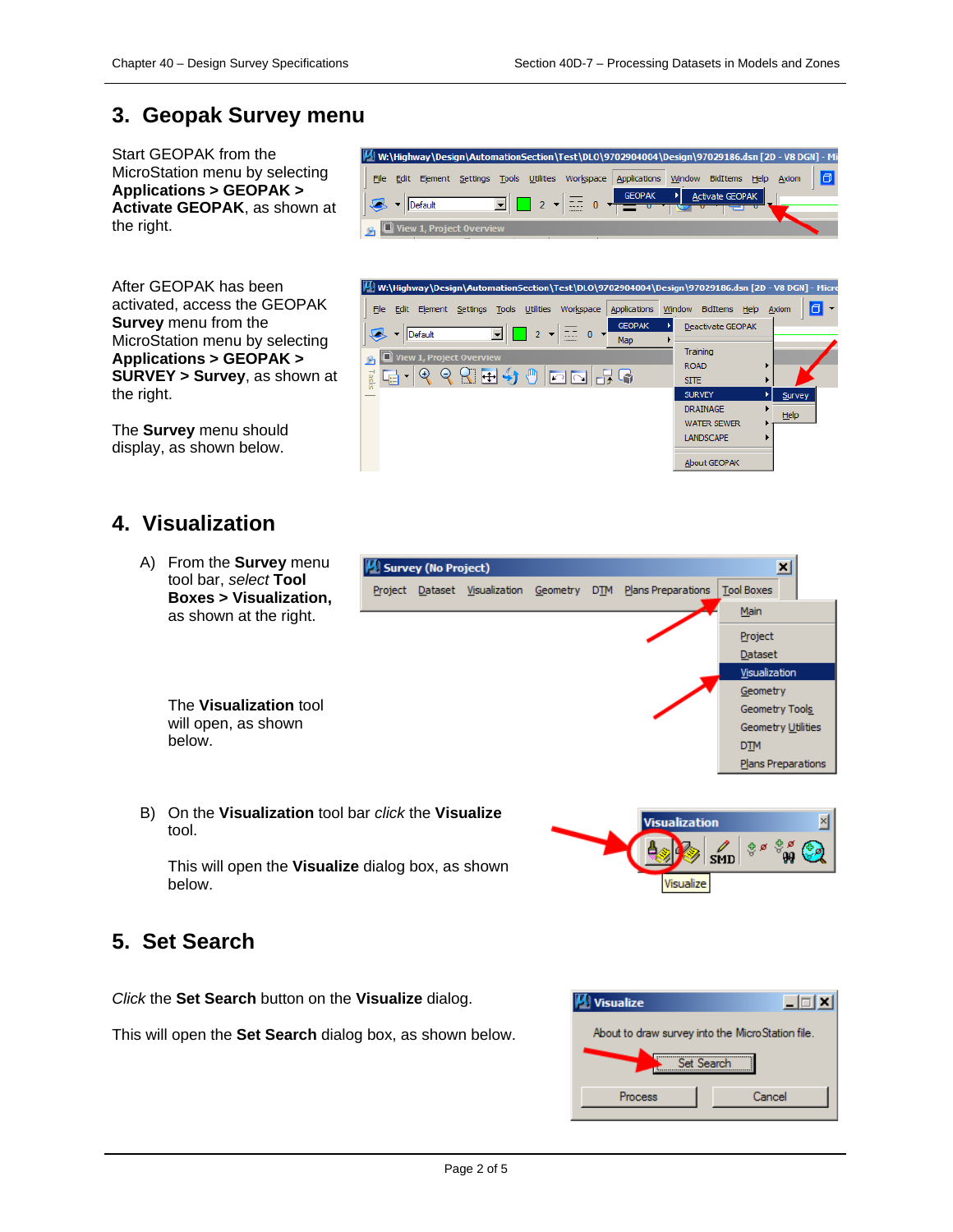#### **6. Select Datasets**

On the **Set Search** dialog, select the datasets that you want to draw into this model. You can usually *click* the **Mark All** button to select all of the datasets because we want to draw all of the items related to this model. After selecting the correct datasets, *click* the **More Detail** button. This will open the **More Detail…** dialog box, as shown below.



#### **7. More Detail**

Now it is time to pick what **Zones** belong in this model. **"Zones"** is a GEOPAK term and it means "**a group of like objects**". For a full description of which zones are placed in which model(s), see the instruction file **ZoneAndColorDesc.pdf**. For the **Field\_TOPO\_0100** model, you want to select zones **1, 2, 4** and **8**. *Click* the **Apply** button and the **More Detail…** dialog box will go away.

| <b>8</b> More Detail                                                                                                                                                                                                                                                 |                                                                                                                                           |                                                                                                                                                                       |                                                                                                                                        |             |
|----------------------------------------------------------------------------------------------------------------------------------------------------------------------------------------------------------------------------------------------------------------------|-------------------------------------------------------------------------------------------------------------------------------------------|-----------------------------------------------------------------------------------------------------------------------------------------------------------------------|----------------------------------------------------------------------------------------------------------------------------------------|-------------|
| <b>V</b> Points<br>$\nabla$ Chains<br><b>THEFE</b><br>100<br>$\square$ BL1<br>Q <sub>t</sub><br>10000<br><b>BL10</b><br>10001<br><b>BL12</b><br>Q <sub>t</sub><br>10002<br>BL18<br>$\vec{v}$<br>10003<br>BL <sub>2</sub><br><b>FOR</b><br>П<br>10004<br><b>BI 20</b> | $\nabla$ Features<br>BL<br>$\mathsf{Q}\mathsf{I}$<br>BL1<br>BL <sub>2</sub><br>$\mathsf{Q}$<br>BL3<br>$\vec{v}$<br>BL4<br>C<br>$\Box$ BL5 | $\nabla$ Zones<br>$\overline{\mathbb{Z}}$<br>Q <sub>1</sub><br>$\mathsf{Q}$<br>2<br>F<br>Q <sub>1</sub><br>$\mathbf{Q}$<br>☑<br>$\vec{v}$<br>$\vec{v}$<br>5<br>Æ<br>g | $\nabla$ Attributes<br>Do Not Include<br>Q <sub>t</sub><br>Spot<br>Spot and Break<br>Q <sub>1</sub><br>Feature<br>$\vec{\mathfrak{c}}$ | Y,<br>Apply |

#### **8. Process**

*Click* the **Process** button on the **Visualize** dialog box. All of the survey items from **Zones 1, 2 and 4** will now be drawn into the MicroStation model.

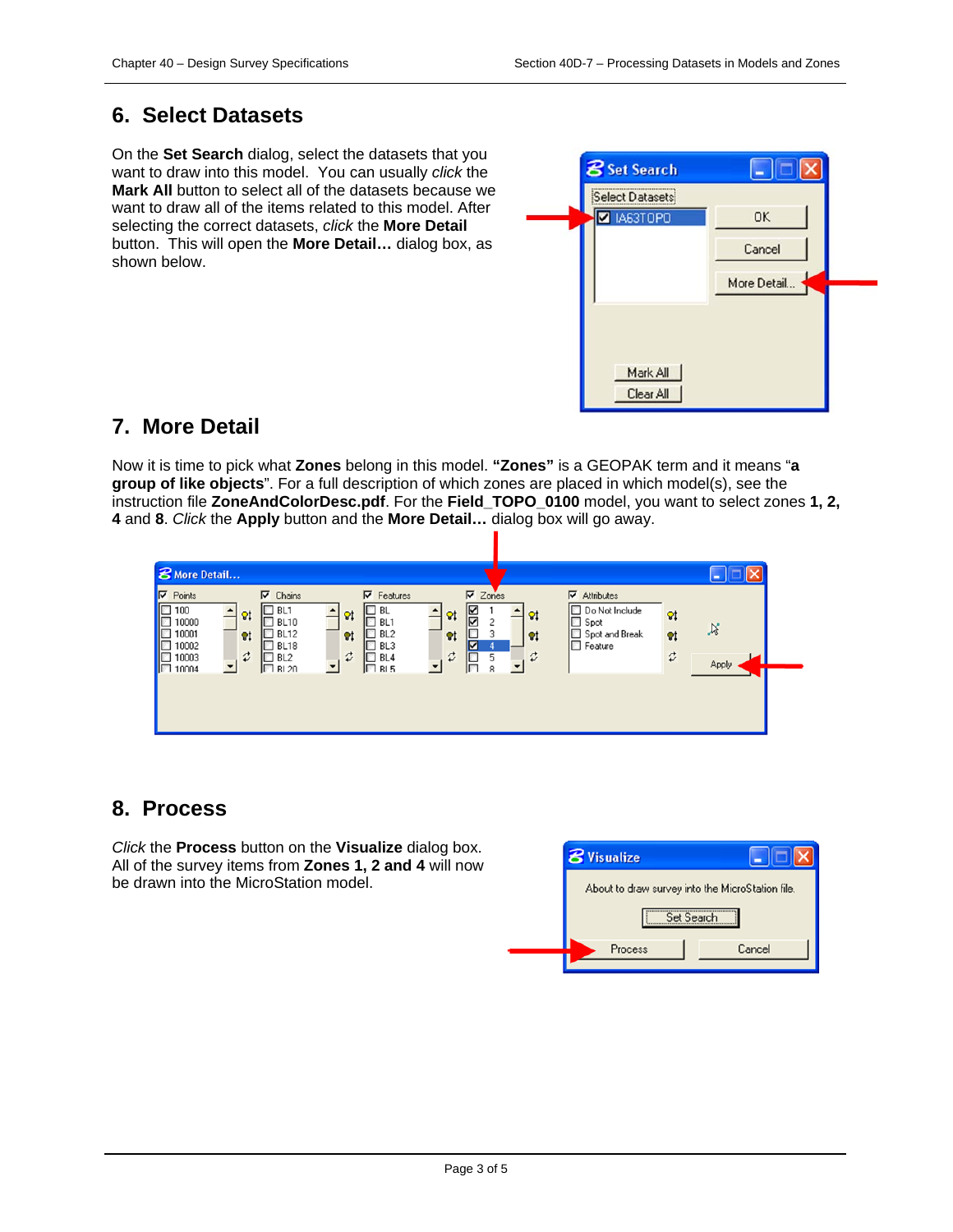### **9. Field\_Project\_Control model**

In the **Models** dialog box, *doubleclick* on **Field\_Project\_Control** to open the model.

| <b>D</b> Models         |   |                                                                    |                                 |   |           |
|-------------------------|---|--------------------------------------------------------------------|---------------------------------|---|-----------|
|                         |   | Active File $\bullet$ $\bullet$ $\bullet$ $\bullet$ $\bullet$<br>E |                                 |   |           |
|                         |   | Type 2D/3D Name /                                                  | Description                     |   | Cell Type |
| σ                       |   | Field Contours                                                     | Contour Information From Field  | √ | Graphic   |
| O                       |   | Field Drainage Areas                                               | Field Survey Drainage Areas     | ✓ | Graphic   |
| O                       | n | Field DTM                                                          | Existing Ground Information Fr  | ✓ | Graphic   |
| $\overline{\mathbf{a}}$ |   | Field G Sheet                                                      | Reference Point Information S   | ✓ | Graphic   |
| $\sigma$                |   | <b>Field Project Control</b>                                       | Project Control Information Fro | √ | Graphic   |
| $\Box$                  | О | Field Project Overview                                             | Project Overview Of Field Sur   | ✓ | Graphic   |
| o                       | σ | Field TOPO 0100                                                    | Existing Topography Informati   | √ | Graphic   |
| $\overline{a}$          |   | Field TXT 0100                                                     | Existing Text Information From  | √ | Graphic   |
|                         |   |                                                                    |                                 |   |           |
|                         |   | <b>TILL</b>                                                        |                                 |   |           |

#### **Repeat steps 4B, 5, 6, 7, and 8 for the Field\_Project\_Control Model**

Click on the **Visualize button, Set Search, select datasets**, and press **More Details** as in **steps** *4B,*  5, 6, 7, and 8, above. Then make sure that zone 5 is the only one *checked* ( $\boxtimes$ ) for the **Field\_Project\_Control** model. *Click* the **Apply** button. Then *click* **Visualize > Process,** as in step 8, above. All of the survey information from zone 5 is now drawn into this model.



#### **10. Field\_DTM model**

In the *Models* dialog box, *doubleclick* on **Field\_DTM** to open the model.

| D Models                |   |                                                                  |                                      |   |           |
|-------------------------|---|------------------------------------------------------------------|--------------------------------------|---|-----------|
|                         |   | 립 Active File $\bullet$ 이 힘 터 $\mathsf{X} \not\in \real^\square$ |                                      |   |           |
|                         |   | Type 2D/3D Name /                                                | Description                          |   | Cell Type |
| σ                       |   | Field Contours                                                   | Contour Information From Field       |   | Graphic   |
| $\overline{\mathbf{a}}$ |   | Field_Drainage_Areas                                             | Field Survey Drainage Areas          |   | Graphic   |
| $\overline{a}$          |   | Field DTM                                                        | Existing Ground Information Fr       | ✓ | Graphic   |
| ▣                       |   | Field G Sheet                                                    | <b>Reference Point Information S</b> | ✓ | Graphic   |
| Ø                       |   | Field Project Control                                            | Project Control Information Fro      | √ | Graphic   |
| O                       | Œ | Field Project Overview                                           | Project Overview Of Field Sur        | √ | Graphic   |
| O                       | σ | Field TOPO 0100                                                  | Existing Topography Informati        | ✓ | Graphic   |
| o                       |   | Field TXT 0100                                                   | Existing Text Information From       | √ | Graphic   |
|                         |   |                                                                  |                                      |   |           |
|                         |   | <b>TITLE</b>                                                     |                                      |   |           |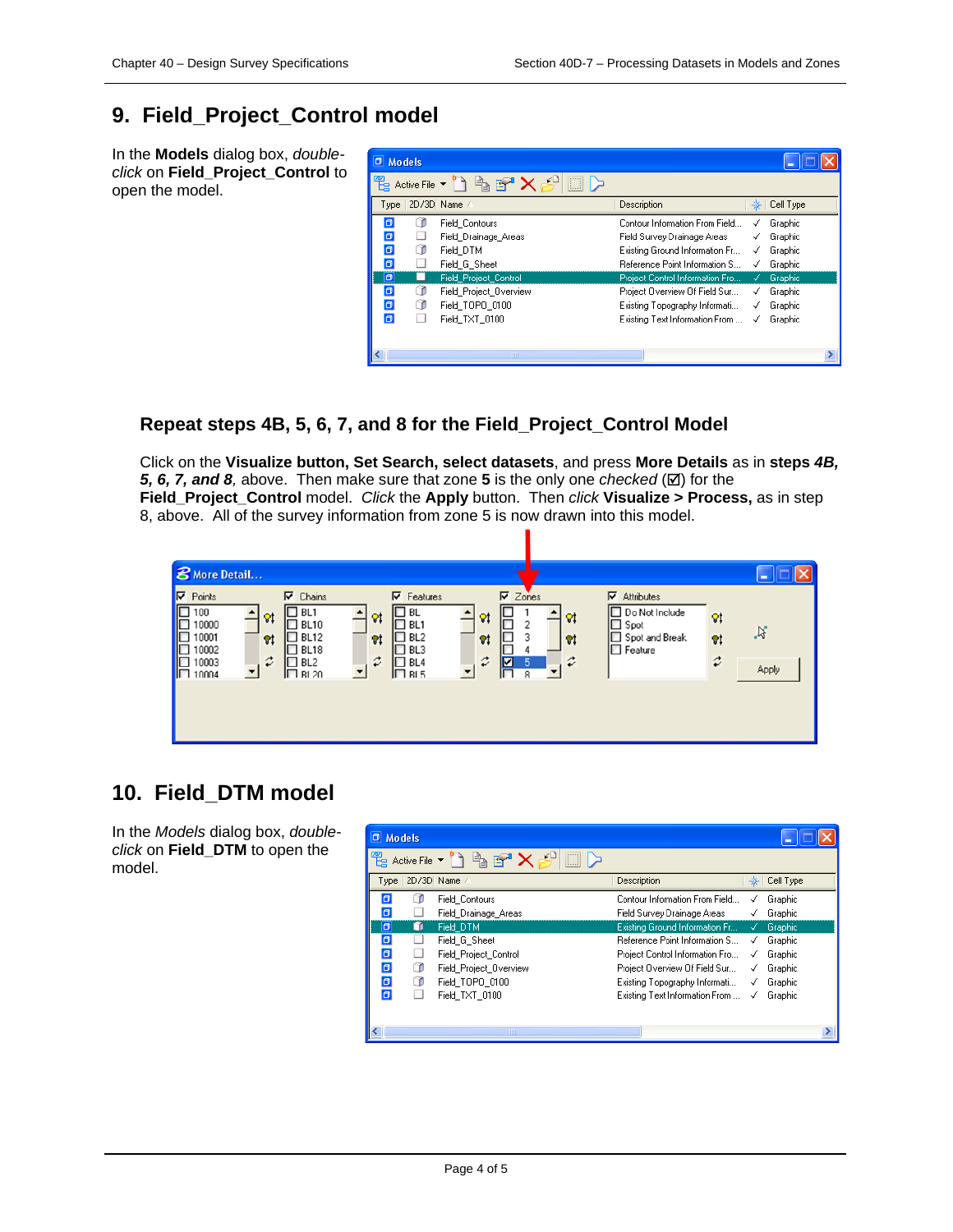#### **Repeat steps 4B, 5, 6, 7, and 8 for the Field\_DTM model**

*Click* on the **Visualize button, Set Search, select datasets**, and press **More Details** as in **steps** *4B,*  5, 6, 7, and 8, above. Then make sure that zones 2 and 3 are the only ones *checked* ( $\boxtimes$ ) for the DTM model. *Click* the **Apply** button. Then *click* **Visualize > Process,** as in step 8, above. All of the survey information from zones 2 and 3 are now drawn into this model.

| <b>8</b> More Detail                                                                                                                                                                                                           |                                                                                                               |                                                                                                                                                                                                                                |                                                                             |                                                |
|--------------------------------------------------------------------------------------------------------------------------------------------------------------------------------------------------------------------------------|---------------------------------------------------------------------------------------------------------------|--------------------------------------------------------------------------------------------------------------------------------------------------------------------------------------------------------------------------------|-----------------------------------------------------------------------------|------------------------------------------------|
| ⊽<br>Points<br>$\nabla$ Chains<br>100<br>BL1<br><b>FOR</b><br>Q <sub>t</sub><br>10000<br>$\Box$ BL10<br>10001<br>$\Box$ BL12<br>V,<br>10002<br>BL18<br>$\vec{v}$<br>10003<br>BL2<br><b>CONTRACTOR</b><br>$\Box$ RI 20<br>10004 | $\nabla$ Features<br><b>BL</b><br>Øţ<br>BL1<br>BL2<br>Q <sub>1</sub><br>BL3<br>$\vec{v}$<br>BL4<br><b>BL5</b> | $\nabla$ Zones<br>$\overline{\mathbf{S}}$<br>$\mathsf{Q}\mathsf{t}$<br>$\mathsf{Q}$<br>2<br>$\mathbf{\mathbb{F}}$<br>3<br>Q <sub>1</sub><br>Q <sub>t</sub><br>4<br>$\vec{v}$<br>F<br>$\vec{\mathfrak{c}}$<br>5<br>F.<br>8<br>▼ | ⊽<br>Attributes<br>Do Not Include<br>Spot<br>Spot and Break<br>П<br>Feature | Q <sub>t</sub><br>$\aleph$<br>Øţ<br>⇄<br>Apply |

#### **11. Field\_Drainage\_Areas model**

In the **Models** dialog box, *doubleclick* on **Field\_Drainage\_Areas** to open the model.

.

| <b>D</b> Models |   |                         |                                      |   |           |
|-----------------|---|-------------------------|--------------------------------------|---|-----------|
|                 |   | Active File ~ 2 白 G X 6 |                                      |   |           |
|                 |   | Type   2D/3D Name /     | Description                          |   | Cell Type |
| σ               |   | Field Contours          | Contour Information From Field       |   | Graphic   |
| $\overline{a}$  |   | Field Drainage Areas    | Field Survey Drainage Areas          | √ | Graphic   |
| σ               |   | Field DTM               | Existing Ground Information Fr       | √ | Graphic   |
| o               |   | Field G Sheet           | <b>Beference Point Information S</b> | √ | Graphic   |
| O               |   | Field Project Control   | Project Control Information Fro      | √ | Graphic   |
| O               | ⋂ | Field Project Overview  | Project Overview Of Field Sur        | ✓ | Graphic   |
| O               | ⋂ | Field TOPO 0100         | Existing Topography Informati        | ✓ | Graphic   |
| ø               |   | Field TXT 0100          | Existing Text Information From       | √ | Graphic   |
|                 |   |                         |                                      |   |           |
|                 |   | <b>IIII</b>             |                                      |   |           |

#### **Repeat steps 4B, 5, 6, 7, and 8 for the Field\_Drainage\_Areas model**

Click on the **Visualize button, Set Search, select datasets**, and press **More Details** as in **steps** *4B,*  5, 6, 7, and 8, above. Then make sure that zone 6 is the only one *checked* ( $\boxtimes$ ) for the **Field\_Drainage\_Areas** model. *Click* the **Apply** button. Then *click* **Visualize > Process,** as in step 8, above. All of the survey information from zone 6 is now drawn into this model.

| <b>8</b> More Detail                                                                                                                                                                                                |                                                                                                                                        |                                                                                                                                                                                   |                                                                                   |                                                                                        |
|---------------------------------------------------------------------------------------------------------------------------------------------------------------------------------------------------------------------|----------------------------------------------------------------------------------------------------------------------------------------|-----------------------------------------------------------------------------------------------------------------------------------------------------------------------------------|-----------------------------------------------------------------------------------|----------------------------------------------------------------------------------------|
| <b>V</b> Points<br>$\nabla$ Chains<br><b>BELEER</b><br>100<br>BL1<br>Q <sub>t</sub><br>10000<br><b>BL10</b><br>10001<br>BL12<br>$\mathbf{Q}$<br>10002<br>BL18<br>⇄<br>10003<br>BL <sub>2</sub><br>I⊡ RI 20<br>10004 | $\nabla$ Features<br>BL<br>Ľ<br>$\mathsf{Q}$ t<br>F<br>BL1<br>BL <sub>2</sub><br>$\mathbf{Q}$<br>BL3<br>$\vec{v}$<br>BL4<br>$\Box$ BL5 | $\nabla$ Zones<br>$\mathsf{Q}$<br>$\mathsf{Q}\sharp$<br>p.<br>2<br>3<br>Q <sub>t</sub><br>Q <sub>1</sub><br>⇄<br>$\vec{\mathfrak{c}}$<br> ☑<br>6<br>$\overline{\phantom{a}}$<br>8 | $\nabla$ Attributes<br>Do Not Include<br>Spot<br>Spot and Break<br>$\Box$ Feature | $\mathsf{Q}$<br>$\aleph$<br>$\mathsf{Q}^{\mathsf{t}}$<br>$\vec{\mathfrak{c}}$<br>Apply |